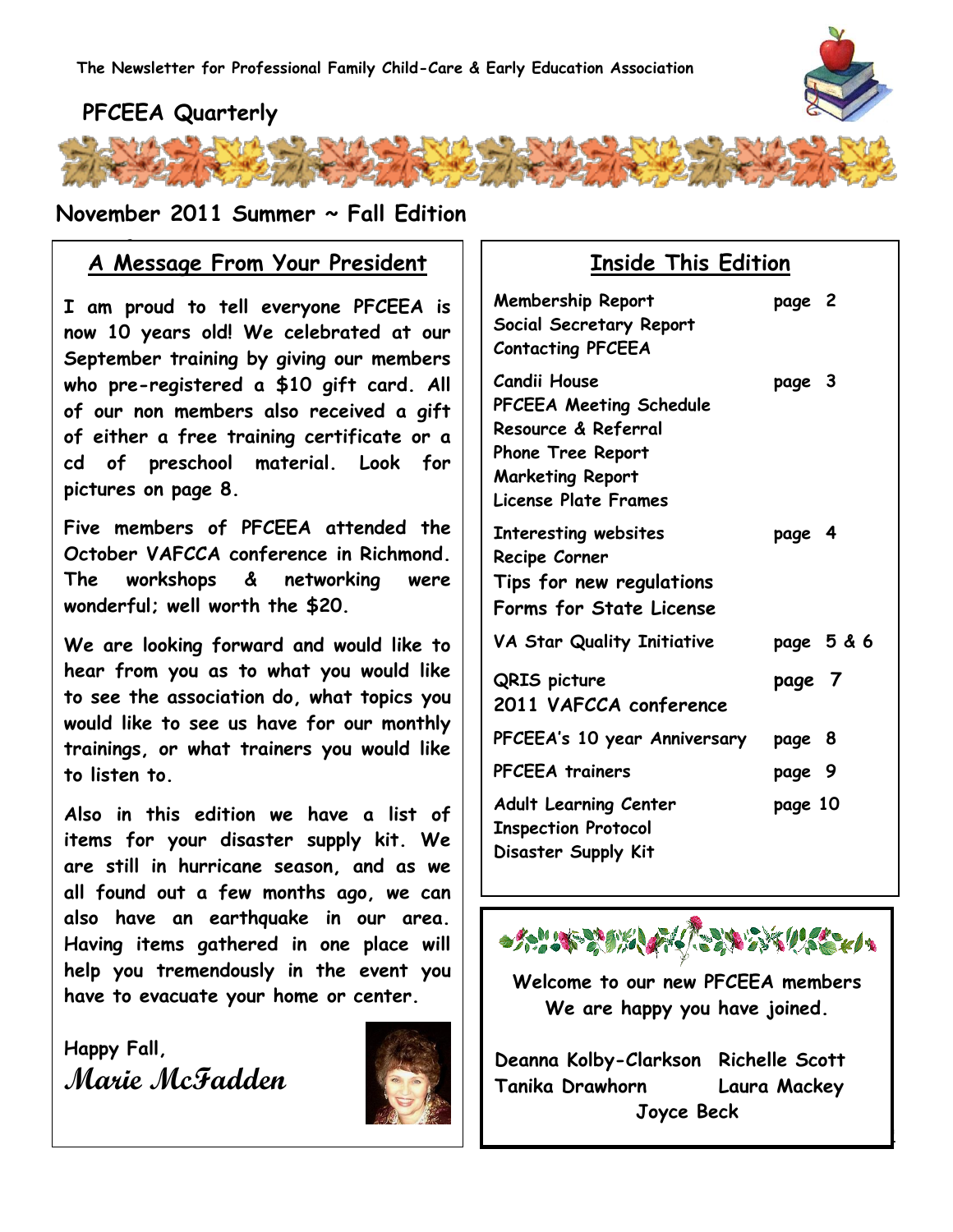## **Membership Report**

**We have 101 members and growing each month. If you know someone who is a child-care provider, let them know about our association. Our membership application is found on our website – [www.pfceea.com](http://www.pfceea.com/) We have members in each of the local cities: Chesapeake 23, Hampton 3, Newport News 2, Norfolk 24, Portsmouth 9, Suffolk 3, and Virginia Beach 37. Our website is updated each month; new members are added and expired members are deleted. If your membership is due to renew, don't risk having your name deleted from our** 

**website, send in your renewal form. A total of 365 people have joined since 2001. Submitted by Randee Holmes**



## **Social Secretary**

**If you are doing a craft why not put together an extra one with instructions, bring it to us to be included in the door prize bag. That way the winner will get a new craft idea. I am usually at all the trainings or you can give it to Marie or Randee and they can pass it on to me.** 

**I also welcome gift bags or baskets for the door prizes.** 

**Not only do I send out cards for birthday and anniversaries I also send out cards for illness and grieving for the loss of a loved one. I just need to know. You can** 

**either send me an email, or let Randee or Marie know and they will pass it on.**

**Submitted by Diane McEwen Social Secretary d\_t.1@cox.net**



# **How to Contact PFCEEA**

| Email:   | pfceea@yahoo.com                           |  |
|----------|--------------------------------------------|--|
| Website: | www.pfceea.com                             |  |
|          | Facebook: Professional Family Child Care & |  |
|          | <b>Early Educational Association</b>       |  |



# **Standing Committees**

**Advertising Jan Coffman 499-6474 Historian Jan Coffman 499-6474 Marketing Fern Rohrer 857-7948 Jan Coffman 499-6474 Membership Randee Holmes 479-9579 Newsletter Marie McFadden, Editor 482-9470**

**Phone Tree Cindy Sisson 421-7901**

**Resource & Referral Laurie Womack 486-1840**

**Social Secretary Diane McEwen 490-2371**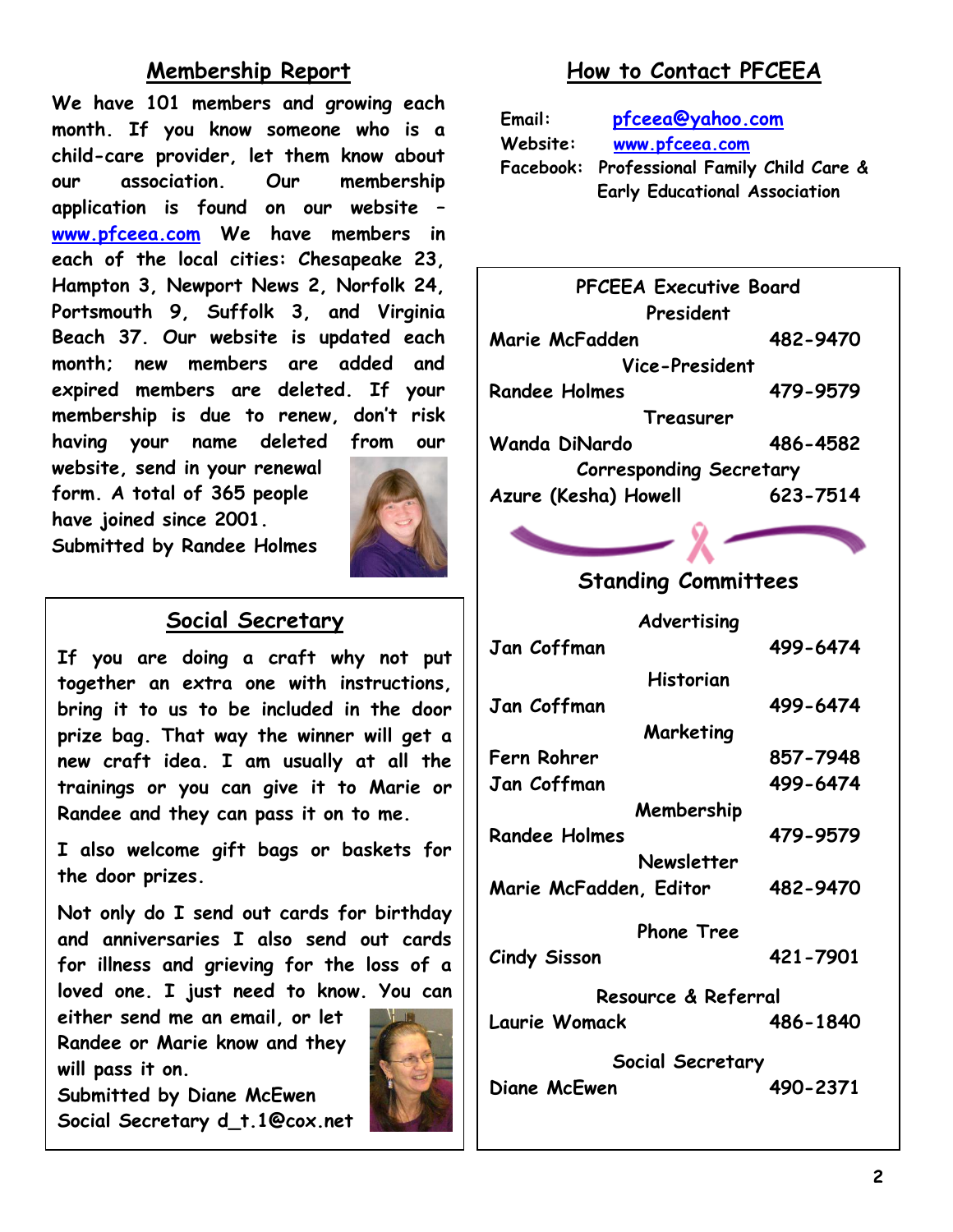## **Candii House**

**We made 1 donation this quarter to Candii House.Items accepted are: dry food goods, can foods, very gently used men, women, & children's clothing, new personal hygiene products, baby diapers, and unopened** 

**formula. Stuffed animals are not accepted at this time. Call me if you have anything to donate. Submitted by Beth Kaminski**



### **Resource & Referral**

**Our referral phone line has not received many calls for a long time. The Board of Directors has decided to terminate the phone line as of the end of November. If** 

**you know someone who is looking for childcare, direct them to our website: [www.pfceea.com](http://www.pfceea.com/)**



**Submitted by Laurie Womack**

### **Phone Tree Report**

**The Phone Tree was activated each month for training. I email everyone making the calls & follow up with a phone call. I have 10 wonderful ladies making calls. One calls all the centers, one calls all the members who do not have email, and the other 8 are calling an average of 16 non-member providers each. I am very thankful for all the help as it would take a week for one person to make all the calls. Thank you to all 10 wonderful ladies. If anyone is interested in helping out with the phone tree please call Cindy Sisson at 421-7901. The more people helping, the fewer calls each person needs to make.**

**Cindy Sisson, Phone Tree Chairwoman**



### **PFCEEA Meeting Schedule**

**To register for all training meetings, email [pfceea@yahoo.com](mailto:pfceea@yahoo.com) or call Marie at 482-9470. PFCEEA members receive the training certificate for free, non-members pay \$10 cash at the door.**

**Our meetings are held in the Virginia Beach Central Library Auditorium from 7- 9 pm. Let us know if you have a topic or speaker we haven't presented. Mark your calendars:** 

#### **2011 training dates:**

**November 21, no training in December 2012 training dates:**

**Jan.30, Feb.27, Mar. 26, Apr.23, May 7**

### **Marketing Report**

**Fern distributed our pens and business cards at the Norfolk Health Department as well as Doctors & Dentists offices. She also handed out our pens and business cards in Portsmouth at the Planning Council meetings. We will also place an ad in The Virginian Pilot from Dec. 10 – Jan. 10. Submitted by Fern Rohrer & Jan Coffman**





**Fern 857-7948/ Jan Coffman 499-6474.**

# **License Plate Frames**

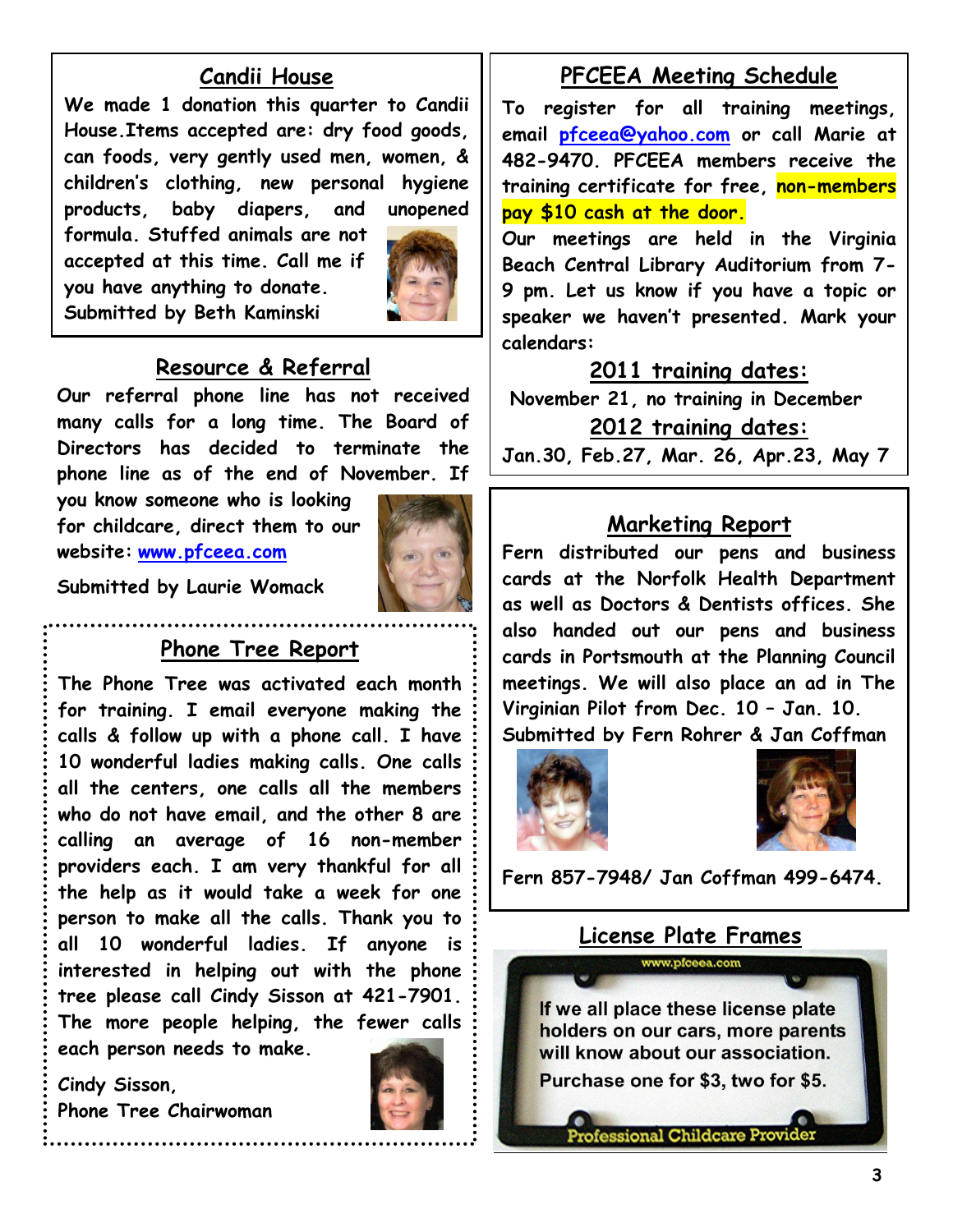# **Interesting Websites**

#### **Observances in December** [http://familycrafts.about.com/library/spdays/bldec](http://familycrafts.about.com/library/spdays/bldecdayslong.htm) [dayslong.htm](http://familycrafts.about.com/library/spdays/bldecdayslong.htm)

#### **Observances in January**

[http://familycrafts.about.com/library/spdays/bljand](http://familycrafts.about.com/library/spdays/bljandayslong.htm) [ayslong.htm](http://familycrafts.about.com/library/spdays/bljandayslong.htm)

#### **Observances in February**

[http://familycrafts.about.com/library/spdays/blfeb](http://familycrafts.about.com/library/spdays/blfebdayslong.htm) [dayslong.htm](http://familycrafts.about.com/library/spdays/blfebdayslong.htm)

#### **Observances in March**

[http://familycrafts.about.com/library/spdays/blmar](http://familycrafts.about.com/library/spdays/blmardayslong.htm) [dayslong.htm](http://familycrafts.about.com/library/spdays/blmardayslong.htm)

### **Recipe Corner**





**The colder weather is here. That means it is time to dust off the crock pot and start having your house smell like dinner all afternoon. If you're like most of us, you're tired at the end of a long work day. If you have a crock pot, you can start your dinner first thing in the morning, and at the end of the day you won't have to lift a finger – it's already done and waiting for you!**

# **Tips for New Regulations**

**Standard# 22VAC40-111-90A Any child receiving an immunization after July 1, 2011 Must have a statement signed by the Dr. saying the child has been adequately immunized. This statement is found on the new School physical forms. 22VAC40-111-320A All small electrical appliances must be unplugged when not in use. 22VAC40-111-320G All fireplaces must be inspected annually. 22VAC40-111-530B All crib mattresses must be tight fitting 22VAC40-111-690D Proper procedures for cleaning & sanitizing diaper changing pads 22VAC40-111-760-A Make sure you have all the items on hand that are required for your emergency supplies. 22VAC40-111-830B In addition to monthly fire drills, we must also have 2 shelter-in place drills per year. 22VAC40-111-920 A dated menu must be posted each week.**

**22VAC40-111-940A A thermometer must be in refrigerator & must be at 40 degrees**

# **Forms for State Licensed Child Care Providers**

**To make sure you have all of the forms DSS requires us to have in each child's record, you can go to:** 

**[http://www.dss.virginia.gov/facility/child\\_care/licensed/fdh/index.cgi](http://www.dss.virginia.gov/facility/child_care/licensed/fdh/index.cgi)**

**Click on ―Current FDH providers (includes forms)‖ this should show you all the forms you need to be using.**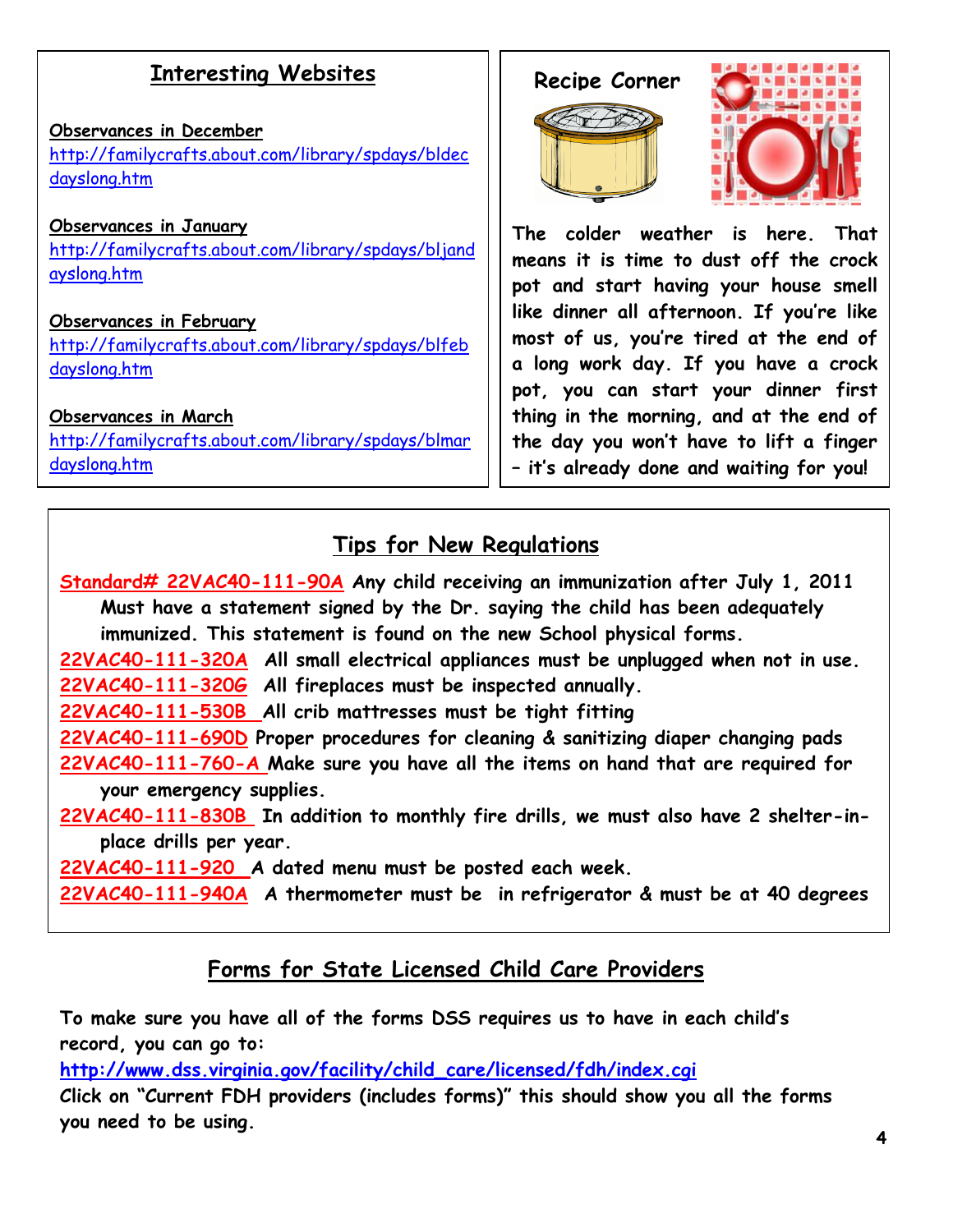#### "IT MAKES A DIFFERENCE"

**The Planning Council had the wonderful opportunity to pilot Virginia's Quality Rating and Improvement System (QRIS) in family childcare homes- for the first time. This program was made possible through the collaboration of Virginia Early Childhood Foundation (VECF), Smart Beginnings South Hampton Roads (SBSHR) and The Planning Council. South Hampton Roads was one of the five localities in VA that were awarded a grant by VECF to implement this program.** 

**The 75 family childcare providers across the state, 15 providers in South Hampton Roads, were the true pioneers. They opened their childcare homes to be the first pilot sites to explore the family childcare QRIS for Virginia, despite the projects tight timeline (6 months), and inconvenient launch date (around the Holiday season of 2010). On August 10th, we have celebrated the conclusion of the QRIS Family Childcare demonstration pilot program at The Planning Council with our providers, some of their assistants, mentors, raters, local and VECF program coordinator. We would like to acknowledge our providers in this article:** 

- **Rosa Anderson/Name Your Service Family Day Care**
- **Bettina Myrick-Bergan/Bettina Blissful Home Day Care**
- **Sonitha Blizzard/Heavens Lil Helpers Day Care**
- **Lorraine Bryant/Comfort Zone Family Daycare**
- **Marrilyn Davis/Ms. Marrilyn's Home Learning Day Care**
- **Antionette Dixon/Childrens Corner**
- **JoAnn Dixon/Tiny World of Children**
- **Michelle Freeman/Michelle's Play Land**
- **Shelly Lynn-Graves/Friendship Child Care**
- **Letitia Hardin/Love 4 Them Child Care**
- **Randee Holmes/Kiddie Kastle**
- **Cherita Jenkins/Home Away From Home**
- **Cynthia Johnson/Cindy's Day Care**
- **Sandy Luedeke/Sandy's Tender Care**
- **Richelle Scott/Jumpstart**

**Betty Garrett, VECF program manager, attended the celebration and shared her**  experience with her colleagues in Richmond: "Each provider had the opportunity to tell **what participating in the pilot meant to her. All providers noted that they were hesitant at first, but that they stayed the course. In the end they are all proud, excited and ready to continue setting and achieving goals in their efforts to improve the services they are providing for the children in their care. Some mentioned that parents are excited and have remarked on the changes and differences in the services they are receiving; that parents have shown more respect toward them as providers. Parents are looking at these providers as professionals as opposed to just being babysitters! There was so much more the providers talked about but we won't share it in**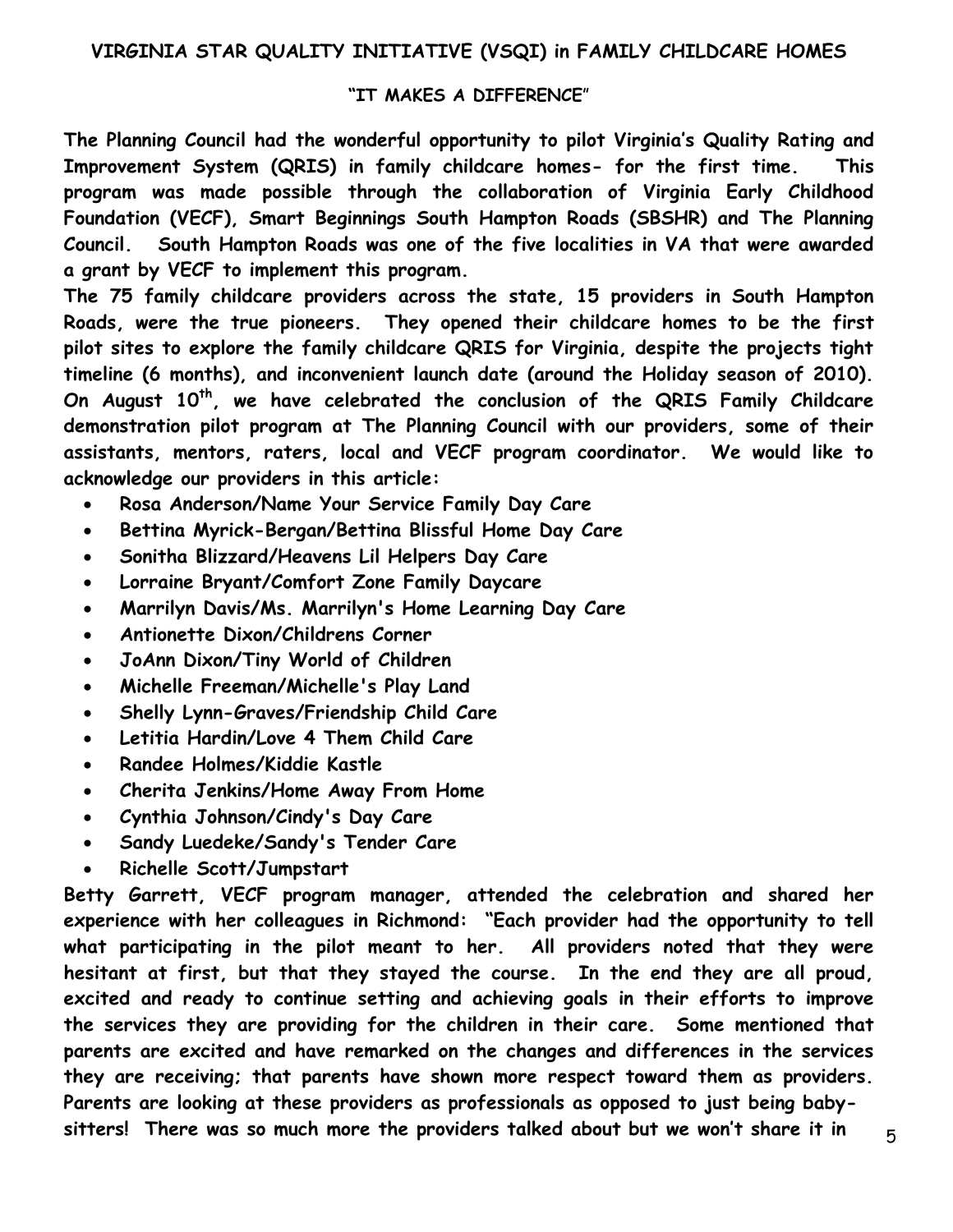**this note. I will say how proud I was and am to have been able to attend this wonderful event!‖** 

**The Planning Council‗s QRIS coordinator was Marsha Windell, a former family childcare provider herself and a good friend of the childcare community.** 

**Upon vigorous training of all program staff, the QRIS pilot project involved the**  selection of providers across South Hampton Roads among the pool of "licensed" **childcare providers. The rating process was one of the key components of the program.**  Each childcare home was visited by a "rater" who evaluated the program utilizing various **tools- all standard across the state. These tools were: Family Childcare Environment Rating Scale- Revised (FCCERS-R), Classroom Environment Scoring System (CLASS), Business Assessment System (BAS). The purpose of the rating process was to identify the priority areas the providers chose to work on towards a standard definition of quality in family childcare. This process was followed by the second component, the mentoring process, where up to 30 hours of individualized mentoring was offered to each provider by a trained mentor, who engaged in a one-on-one quality improvement journey with the provider. Also, based on the results of the initial rating, resources and educational materials were purchased for each program to help achieve the goals. Among the resources were manipulative materials, multi-cultural dramatic play dolls, basic furniture and shelving, outdoor-physical activity items. Providers were also offered the opportunity to enroll in classes at Tidewater Community College through the Smart Beginnings South Hampton Roads.** 

Due to the "pilot" nature of the program, a final rating process (identical to the initial **rating) to note the change attributable to the mentoring, resources and training was not implemented; neither were the childcare homes assigned a star rating. These will be the elements of the future QRIS implementation, as it is the case now for childcare centers.** 

**During the celebration, a slide show was presented showing some of the homes with wonderful spaces for children. In these slides, the children were engaged and happy.**  As Betty Garrett shared with her colleagues, "I was sitting next to a rater who had **gone into these homes before mentoring occurred. The rater's reaction to the slides made it quite apparent to me that these providers had truly made significant changes to their home environments based on the summary report results. After working with their mentors, setting goals on their Quality Improvement Plan, based on the rating results great progress was made! This is truly a testament that VSQI is making a difference – one provider at a time!‖**

**We are hoping that this program will continue to make a difference in the lives of our children and families to prepare them for school, and a bright, productive future.** 

**Please contact me at The Planning Council for more information about VSQI for family childcare. I hope you will consider participation in QRIS once it is ready to be launched as a full scale opportunity.** 

**With many thanks to you for the difference you make in the lives of children,** 

**Ipek Taffe, Vice President, Children's Services, The Planning Council**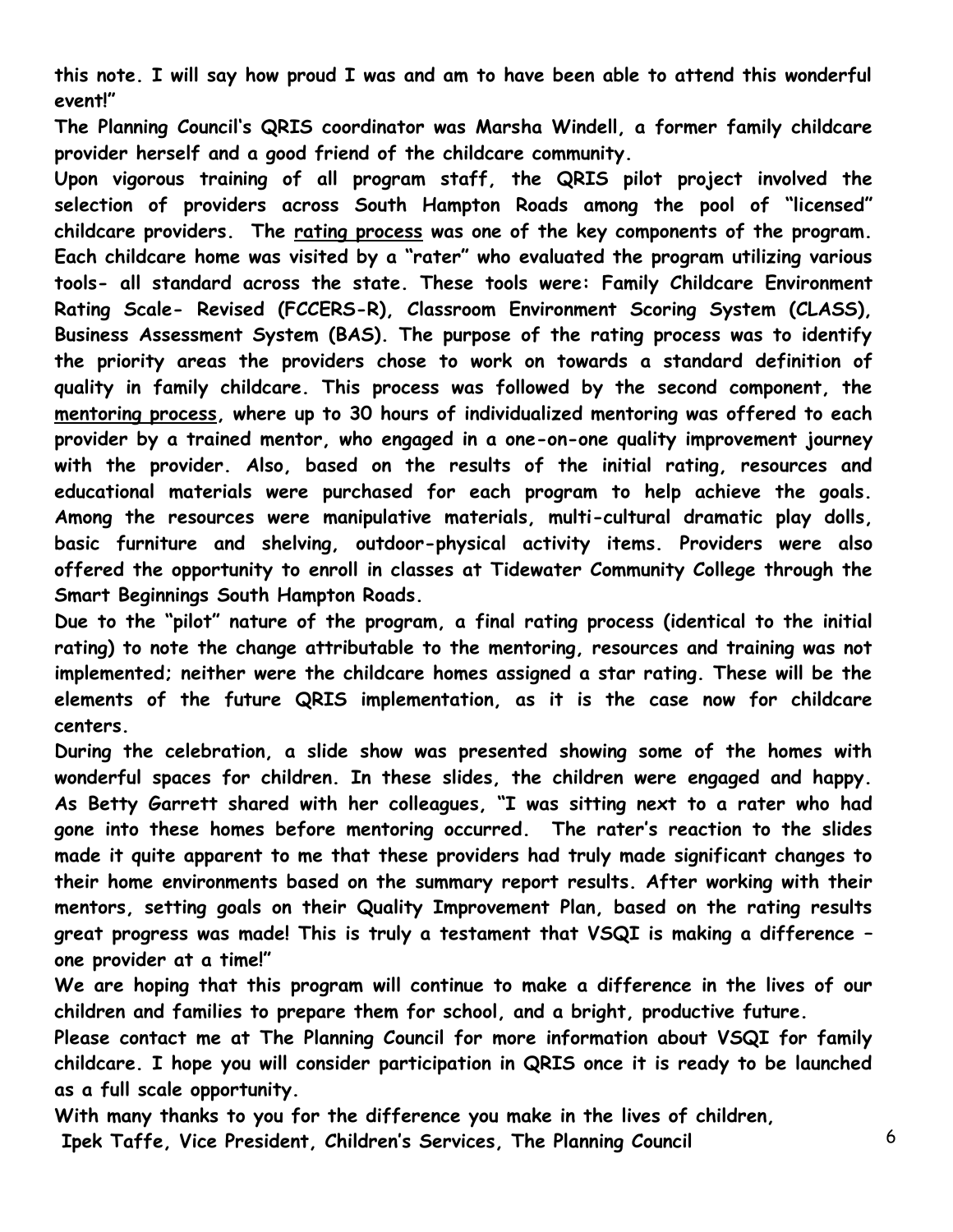

**Some PFCEEA members took part in the QRIS program in our area. Congratulations to: Randee Holmes, Letitia Paige, Antionette Dixon, Sonitha Blizzard, Emma Griffin, Michelle Freeman, Sandra Luedeke, Shelly Graves-Lynn, Lorraine Bryant, JoAnn Dixon, Richelle Scott, Cherita Jenkins, Cynthia Johnson, and Marsha Windell.**

# **VAFCCA State Child Care Conference**

**Five PFCEEA members attended this year's Virginia Alliance Child Care Conference in Richmond: Catherine Blackman, Eartherdell Dunston, Michelle Freeman, Catherine Harrell, Carmencita Hill, and Marie McFadden. PFCEEA used to receive the award for having the highest number of attendees, let's see if we can have more attend next year. This year the member rate to attend the one day conference was \$20 and it included lunch! The classes I attended were all wonderful and after talking to the other attendees, they felt the classes they attended were also great and well worth the trip. There is a possibility next year's conference could be held in our area, but a location is needed. If you know of a location large enough to hold a conference, please let Marie know.**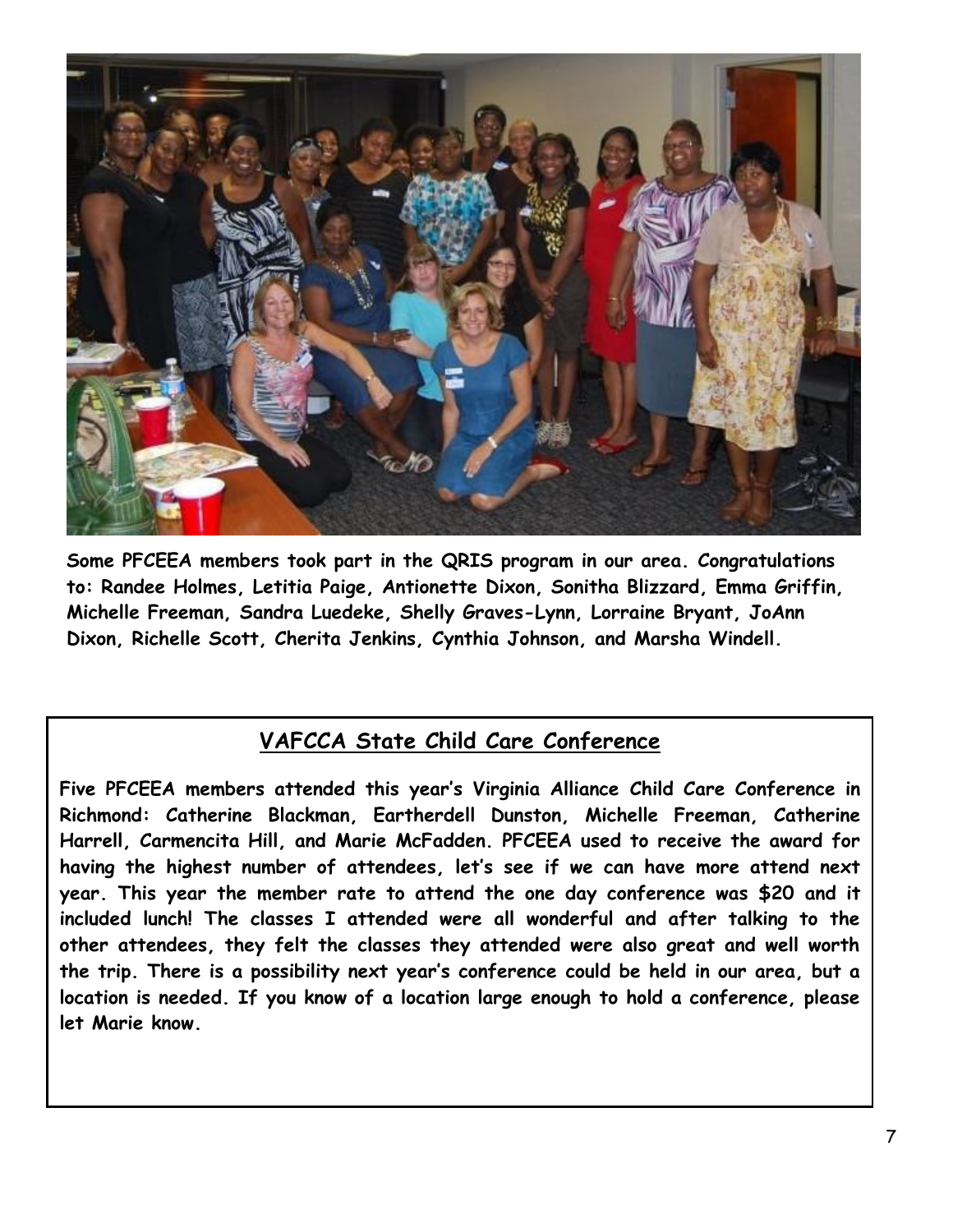# **PFCEEA Celebrates 10 year Anniversary!**



**The PFCEEA Board of Directors wanted to make September 2011 special for everyone who attended our training.** 

**Our members who pre-registered received a \$10 WalMart gift card.** 

**We also awarded 10 free training certificates to non-members, and the remaining non members received a preschool activity cd.**

**The board also surprised Marie by giving her a beautiful crystal trophy for 10 years of service to the association, a gift card to Ruby Tuesday, and a beautiful bowl of goodies.**

**If it wasn't for everyone who attends our trainings, this association would never survive. We would love to throw out a great big thank you to our members and non members and let you know we are looking forward to seeing everyone during our next 10 years!**



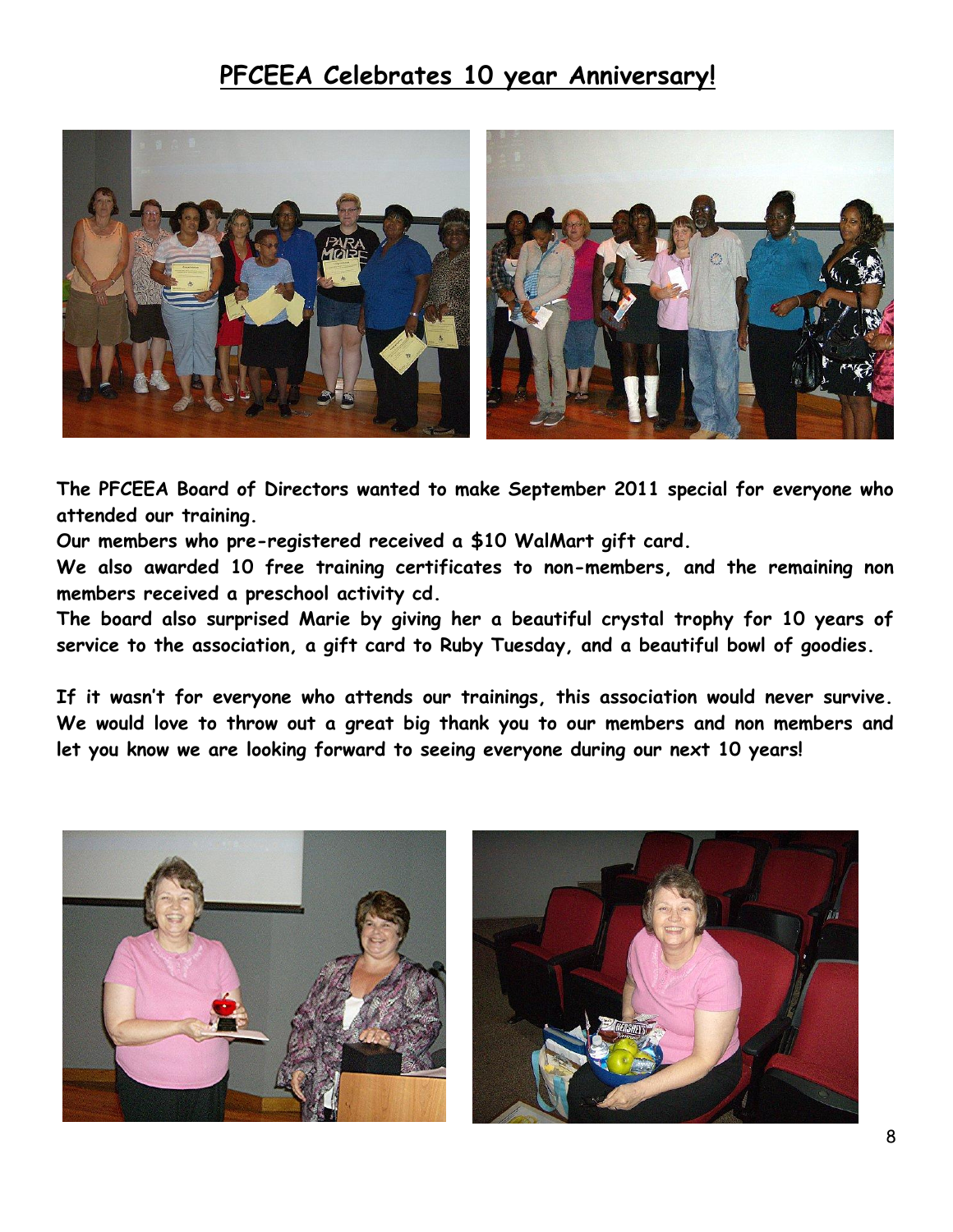# **PFCEEA Trainers**



**Trisha Brown - July**



**Tara Powell - August**





**Sharon Howell - October**

**Keith Arnold - September**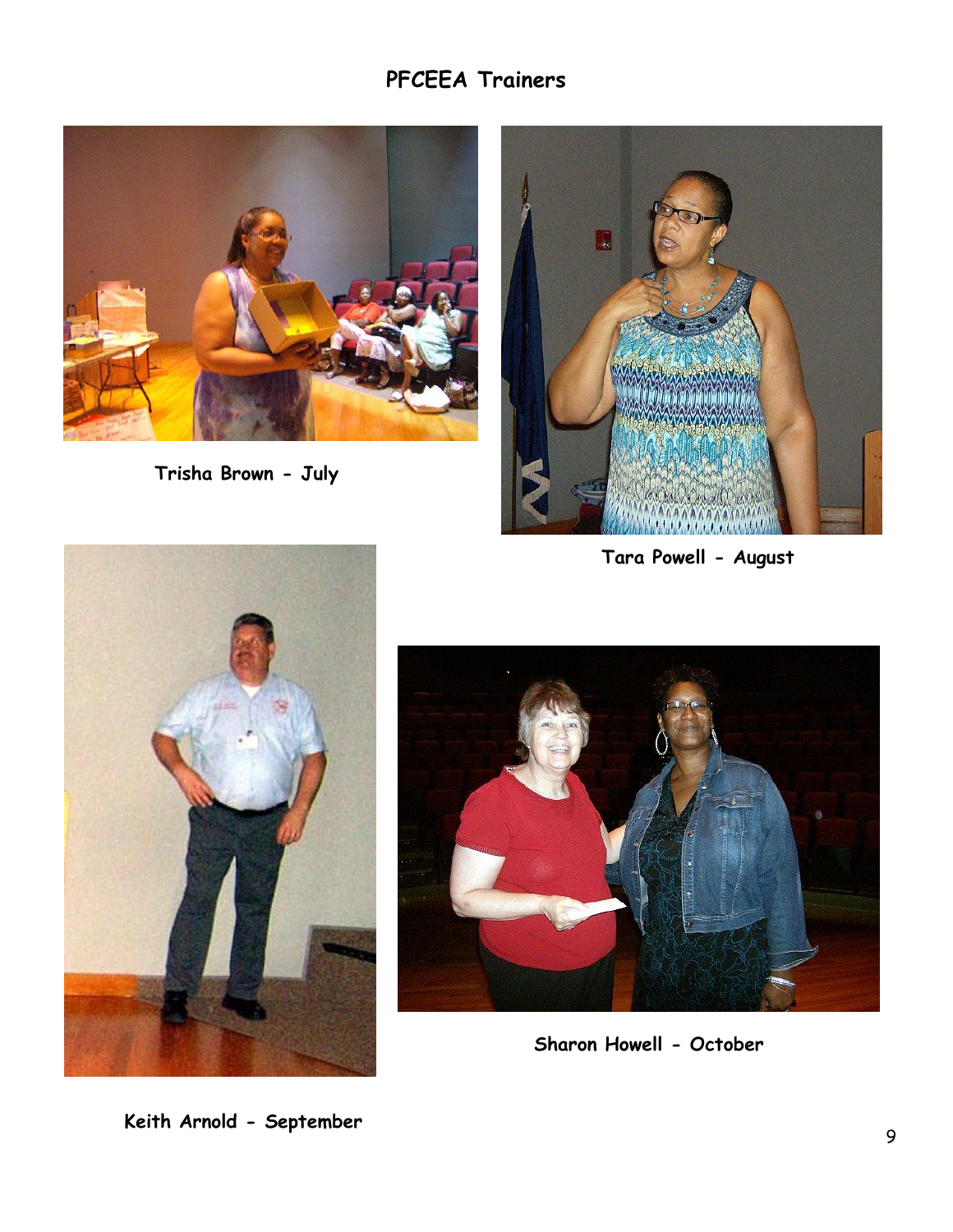## **Virginia Beach Adult Learning Center**

**I received a call from Marcia Evancheck who works at the Adult Learning Center, located next to the Virginia Beach Central Library. They are currently working on a Community Education Catalog and are interested in hearing from you as to what courses you'd like to see them offer. Right now they are in a ―Think Tank‖ process so if you are interested in taking classes, give them a call or look at their website. One new program they are excited to offer is called ―Personal Care Aide‖. This course is recommended for people who are taking care of loved ones. It comes with a state certification. They also offer CPR and First Aid classes for anyone living in our area. To see the courses they currently offer, go to their website:**  [www.adultlearning.VBschools.com](http://www.adultlearning.vbschools.com/) click on "course catalog". If you'd like more information on the "think tank", give Marcia a call at: 648-6063.

## **Inspection Protocol for Licensed Child Day Programs**

**The VDSS Division of Licensing Programs (DOLP) has posted the Inspection Protocol for Licensed Child Day Programs on the VDSS Public Web Site for licensed family day homes under Guidance Documents and Procedures. The official date of implementation of the protocol is Oct. 31, 2011. The protocol describes the procedures used by DOLP Inspectors when inspecting licensed family day homes.**

**Special Note—There has been one change in the protocol since the provider training sessions were conducted this fall by the Regional Licensing Offices. The Inspection Notice has been removed from the protocol. The Inspection Notice will still be available from your Inspector if you wish to post the Inspection Notice during inspections.**

**[http://www.dss.virginia.gov/files/division/licensing/fdh/intro\\_page/current\\_providers/guidance\\_](http://www.dss.virginia.gov/files/division/licensing/fdh/intro_page/current_providers/guidance_procedures/protocol_for_inspections_at_licensed_child_day_programs.pdf) [procedures/protocol\\_for\\_inspections\\_at\\_licensed\\_child\\_day\\_programs.pdf](http://www.dss.virginia.gov/files/division/licensing/fdh/intro_page/current_providers/guidance_procedures/protocol_for_inspections_at_licensed_child_day_programs.pdf)**

# **Some Suggested Items for a Disaster Supply Kit**

**Each of us has different needs, so instead of typing up a list of items here, I**  thought giving you a few different websites to look at might be better for everyone **as each site lists a few different things.**

**[http://www.nhc.noaa.gov/HAW2/english/prepare/supply\\_kit.shtml](http://www.nhc.noaa.gov/HAW2/english/prepare/supply_kit.shtml)**

**<http://www.ready.gov/build-a-kit>**

**<http://www.disastercenter.com/guide/kit.html>**

**[http://www.redcross.org/images/pdfs/code/disaster\\_supplies\\_kit.pdf](http://www.redcross.org/images/pdfs/code/disaster_supplies_kit.pdf)**

**<http://www.floridadisaster.org/supplykit.htm>**

**[http://www.redcross.org/preparedness/cdc\\_english/dskit.asp](http://www.redcross.org/preparedness/cdc_english/dskit.asp)**

**<http://www.fema.gov/plan/prepare/basickit.shtm>**

**<http://www.weather.com/outlook/wxready/articles/id-33>**

**[http://72hours.org/build\\_kit.html](http://72hours.org/build_kit.html)**